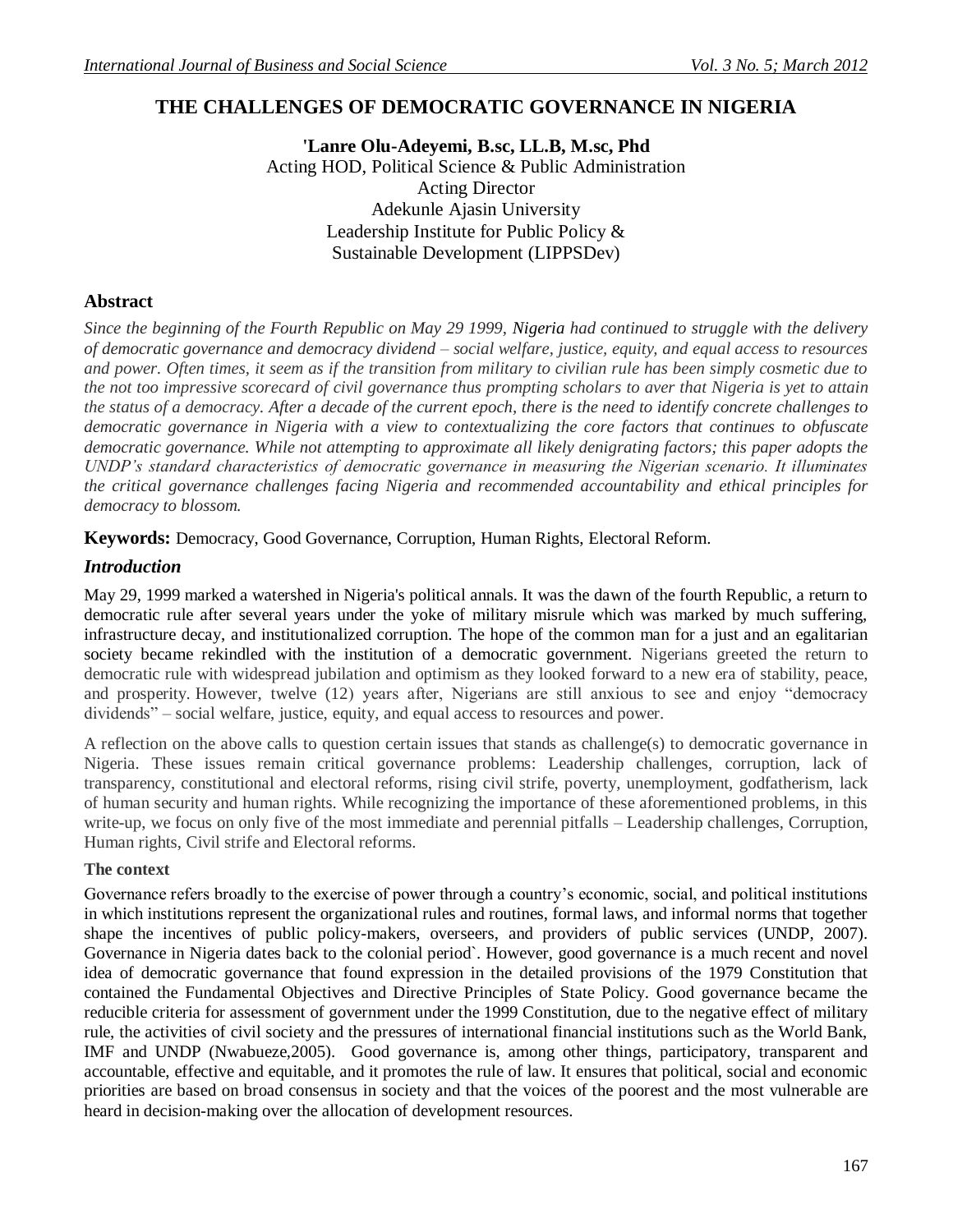In its report, Governance for Sustainable Human Development, the UNDP acknowledges the following as core characteristics of democratic governance:

- 1) Participation
- 2) Rule of Law
- 3) Transparency
- 4) Responsiveness
- 5) Consensus Orientation
- 6) Equity
- 7) Effectiveness and Efficiency
- 8) Accountability
- 9) Strategic Vision (UNDP, 2007).

The above highlighted characteristics of good democratic governance were glaringly deficient in governance during the military interregnum, thus making good governance as an element of constitutional government to be in its infancy in Nigeria. Good democratic governance can therefore be acknowledged as the term that symbolizes the paradigm shift of the role of governments.

**The critical governance problems**

#### **1. Leadership Challenges**

Nigeria"s fundamental approach to leadership is troubling. In Nigeria, the primary goal of assuming leadership position is self-enrichment. Whereas Nigerian Leaders have the power to educate, inspire, and provide the people with the resources to advocate for the causes they believe in, but like bad parents, they have failed in their responsibilities to lead by good examples. In *The Problem with Nigeria*, Chinua Achebe concludes that Nigeria"s problem is bad leadership and evidence on the ground has consistently shown that he is correct. Some people however seem to disagree that leadership is not Nigeria's problem. Certainly it is leaders and not the poor rural dwellers that are responsible for Nigeria"s underdevelopment. In every country, it is the responsibility of the leadership to protect the political, social, and economic interests of the citizens.

Leading a country involves making policies and finding solutions to problems, ensuring stability of the polity, and guiding the society to prosperity. But a large number of the political leaders of Nigeria lack the vision, the passion, and the character to effectively govern the state and deal with the crumbling economy. They do not have a clear understanding of their responsibilities, as some of them are insensitive to the people"s sufferings. Nigerians are tired of complaining to those who are leading without listening to them. As Bell and Smith (2002) opined "leaders can point to many reasons why they aren"t good listeners, but none of these reasons excuses them from the obligation...to listen." Leaders who listen are, however, known to respond well to criticism and crisis, build more loyalty, and increase the morale of the followers. Listening is a way of showing that a leader cares about others.

Due to the fact that power belongs to the people, no political leader in the advanced democracies would function effectively without the support of the people. Thus they constantly have their ears on the ground for information (signs of shift in public opinion) that often guides them in policy formulations and implementations. The world"s leading democracies are what they are today because their leaders are innovative and always searching for solutions to their social, political and economic problems. But that is not the case with Nigeria; evidence of bad leadership is all over the landscape as the leaders have not gone beyond a promise for change. They are only good at drumming the country"s problems without finding their solutions. The institutions and infrastructure that are the bedrock of the economy are allowed to rot away leading to weak economy, rising unemployment and inflation, poverty and crime.

The major challenge of democratic governance in Nigeria lies in the process for electing public officers into leadership positions. The President and Vice President at the federal level; the Governor and Deputy Governor at the State level; and the Chairman and Councillors at the Local Government level; and all the members of the legislative Houses- National Assembly, Senate and House of Representatives) at the Federal level, State Houses of Assembly, and legislative Councils of the Local Governments – are all by elections. However, the electoral process and political party system are all corruption ridden and not sufficiently participatory (Azinge, 2004).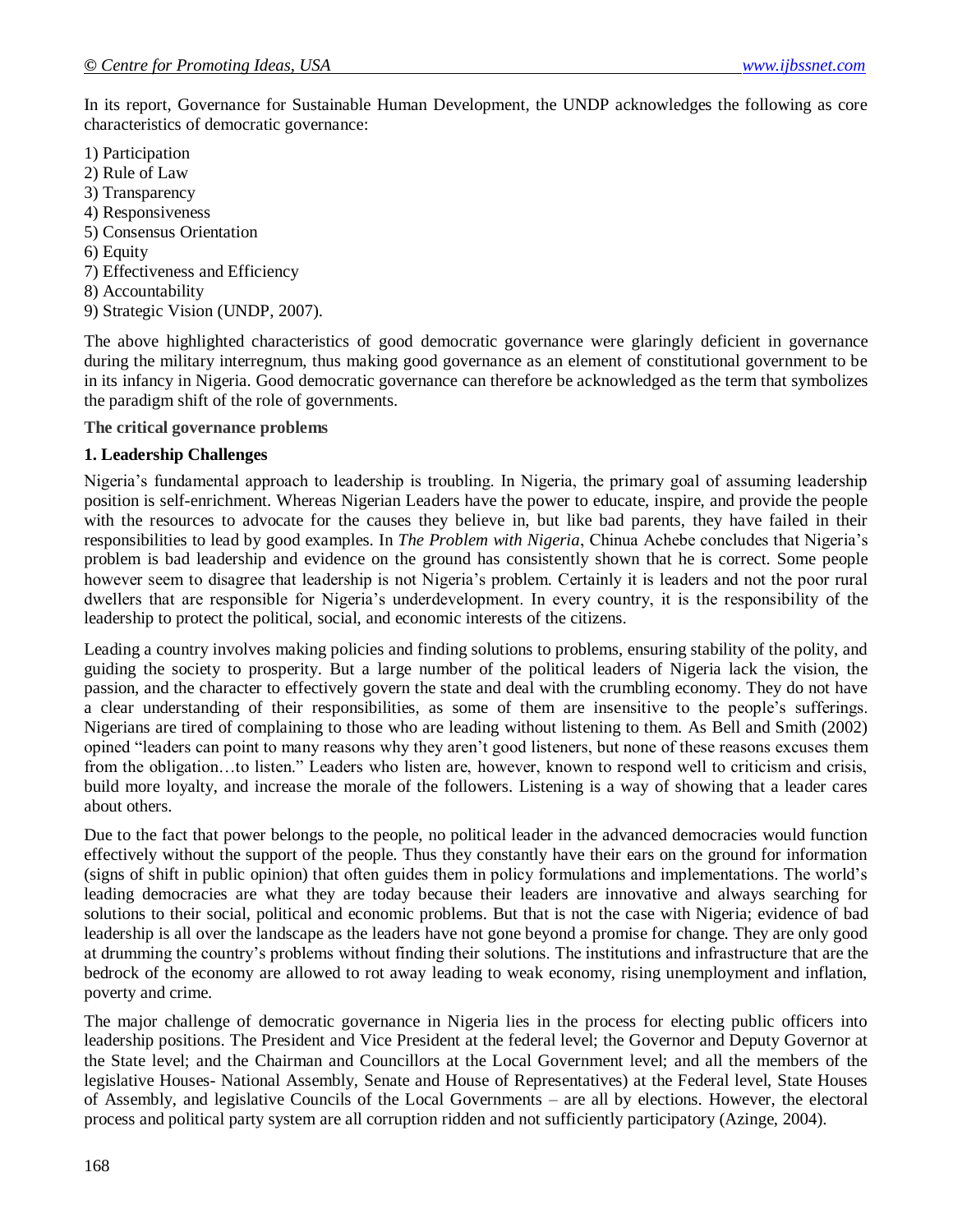The elections are not only flawed but warped, the political parties are dominated by godfathers, money bags and ex-military leaders, and their party primaries (if ever conducted) are mostly selective, non-participatory and undemocratic, thus resulting in the corruption of the leadership, loyalty to god-fathers and patrons, and indifference to the electorate and citizens in their style of governance. The issues of legitimacy and representative nature of the leadership in the country, is reflected in their lack of accountability to the constitution, the political party and the electorate. Thus the root of corruption can be traced to the problem of leadership, thereby necessitating the call for the reform of the electoral and Party systems.

# **2. Corruption**

The greater democratic challenge facing Nigeria is "corruption," Corruption has, among others been defined as an act of "requesting, offering, giving or accepting directly or indirectly a bribe or any other undue advantage or the prospect thereof, which distorts the proper performance of any duty or behavior required of the recipient of the bribe, the undue advantage of the prospect thereof" (Kofele-Kale 2006). In line with the above, Olu-Adeyemi (2004 ) argued that "in Nigeria, an understanding of what constitutes corruption transcends officialdom and discussing corruption broadly as a perversion or a change from good to bad will not be inappropriate'. Also, "citizens thrill at the non-enforcement of the rules that define the institutional basis of social, political and economic exchange, as corruption has become the dominant social norm and reflections on the first four decades of political independence no doubt indicate that citizens themselves are instrumental to the national decay, however, they are receptive to corrupt friendly regimes, thus, celebrating the potent force of mal-governance and underdevelopment" (Olu-Adeyemi, 2004 ).

Unfortunately, after years of independence, Nigerians still harbor the mentality that public money belongs to no one and that any person who has access to it should convert it into his or her personal use. Corruption permeates every sector of the Nigerian society, "from millions of scam e-mail messages sent each year by people claiming to be Nigerian officials seeking help with transferring large sums of money out of the country, to the police officers who routinely set up roadblocks, sometimes every few hundred yards, to extract bribes of 20 naira, about 15 cents, from drivers" (Polgreen 2005). However, the most disturbing and damaging form of corruption is made manifest in the succession of kleptocratic governments, which has produced extremely wealthy generals and political leaders.

Similarly, Electoral corruption is prevalent. This is a situation that includes the purchase of votes with money, promises of office or special favors, coercion, intimidation, and interference with freedom of election, sale of votes, killing and maiming of people in the name of election, and a situation where losers" end up as the winners in elections, and votes turn up in areas where votes were not cast. Apart from the above, Nigeria manifests the prevalence of prebendalism (client patronage) and all of these have undermined democratic governance in the country.

## **3. Human Rights**

Prior the return to civilian rule in May 1999, the human rights situation in Nigeria was very poor. The esteemed Nobel laureate, Prof. Wole Soyinka once remarked that "I smell the sperm of tyranny before the rape of the nation", (CDHR, 2001) in a bid to describe the excruciating human rights situation in Nigeria during the dark days of military rule. At present, the situation has improved but the drawbacks and ineptitude of the long military interregnum still affects the human rights situation. This is because democracy has only succeeded in revealing the rot of human rights situation.

At present, fundamental rights of citizens still come under attack despite the advent of democracy. For instance, the protection and enjoyment of the right to life and respect for human dignity is hampered by the non-availability of the necessary socio-economic infrastructures that can guarantee the realization and fulfilment of such rights. According to the CDHR report on Human Rights (ibid), "the traditional means by which the Nigerian rights to life and respect for human dignity were abused are: death penalty, extra-judicial killings including assassinations; arbitrary arrests and detention; disappearances; avoidable disaster and the poor administration of our prison system." Apart from the above," a new dimension has emerged and this have to do with the individuals and groups who were dissatisfied with the ineptitude of the state functionaries and the brazen killings and maiming of Nigerians by unconventional security organizations who hijacked the duty of maintaining laws and order from the Nigerian police and assumed the business of protecting lives and properties in various parts of Nigeria."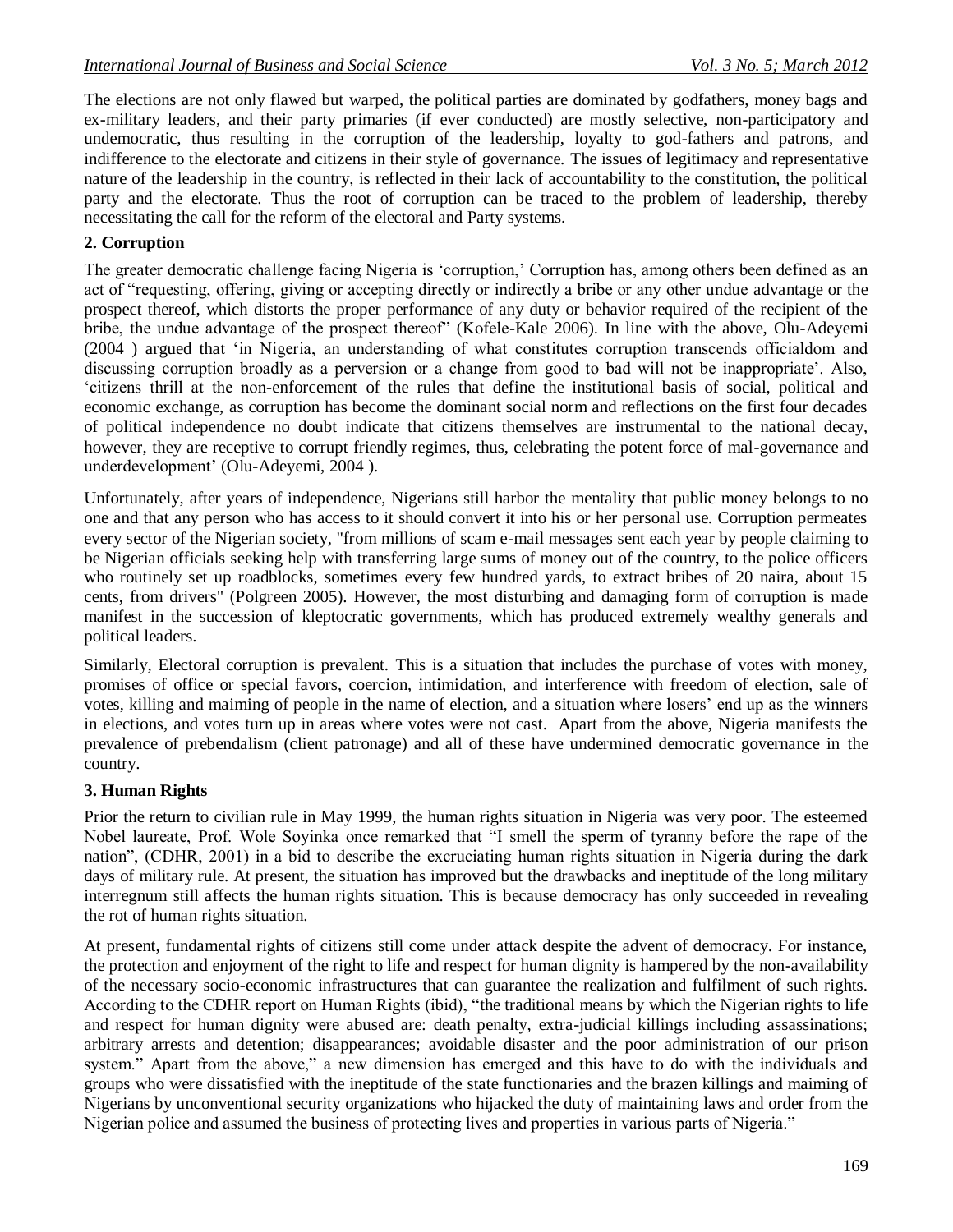Extra-judicial killings have also increased in the land against one of the twin pillars of natural justice, which requires that a person must be heard before any punitive measure can be taken against him. The Nigerian police and the numerous ethnic militia groups in Nigeria took unenviable lead in the killings and brutalities that took place across Nigeria and the truth in most case is that the rights of Nigerians (many of them mere suspects) were violated. Police and military task force brutality have also increased and the rights of innocent Nigerians are trampled upon whether in their homes, highways, offices or public places. Although the military has gone back to the barracks for well over ten years, the human right situation has not really improved. It still presents the recurrent anomalies of extra-judicial killings, arbitrary arrest and detention without trial, torture and degrading treatment, which are perpetually perpetrated on a daily basis.

# **4. Civil Strife**

Nigeria is the most populous country in Africa with a diverse cultural heritage. The country has a population of about 140 million with not less than 250 ethnic groups. After several years of military dictatorship, Nigeria found herself again in the mainstream of civil governance. While this development was seen by some people as an avenue to explore dividends and goodies of democracy, others saw it as an opportunity to express grievances. This had re-affirmed the poser that over the past several decades, Nigerians have sought to build a stable multiethnic nation. However, nation building has been complicated by Nigeria's tremendous diversities, thus, making the management of diversities to be more central than ever as a problem in Nigeria"s political process. The interactions within the State have led to the formation of innumerable structures of sub-nationalism and recurrent skirmishes which have greatly increased since the return to civil rule in 1999.

Since the re-emergence of democracy in May 1999, not less than one hundred politically, ethnically and religiously motivated conflicts have occurred in Nigeria. The democratic opening presented by Nigeria's successful transition to civil rule in May 1999 unleashed a host of hitherto repressed or dormant political forces. Unfortunately, it has become increasingly difficult to differentiate between genuine demands by these forces on the state and outright criminality and mayhem. Post-transition Nigeria is experiencing the rise of conflicts borne out of various agitations by a plethora of movements purportedly representing, and seeking to protect, their ethnic, political or religious interests in a country which appears incapable of providing the basic welfare needs of its citizens. Different reasons and circumstances leads to these conflicts and violence in Nigeria. Some of the reasons are "the weak character of the Nigerian State and the inability of its equally weak institutions to engender order and security" (Ayodele, 2004); "poverty, military intervention in politics, citizen"s apathy to the State, elitist greed and manipulation" (Olu-Adeyemi, 2008) and "Land, space and resource availability, Jurisdictional disputes between Monarchs, disregard for cultural symbols and pollution of cultural practices" (Adeniji, 2003).

## **5. Electoral Reforms**

In the contemporary world of today, elections have become the most acceptable means of changing leadership in any given political system. At all times, it is the conduct of a free and fair electoral process that justifies a Representative government to be referred to as democracy because the authority of government is derived solely from the consent of the governed. However, history has shown that it is usually difficult to hold elections that are completely free and fair. Even the United States (US) election that led to the victory of President Bush was alleged to be marred with irregularities in the State of Florida. In Africa, studies on elections have revealed that transiting from one regime to another is often the problem. For instance, the recent elections in Kenya were reported to be seriously flawed and impacted by irregularities in vote tabulation and reporting of results. In Nigeria, the 1999 and especially the 2003 and 2007 general elections were reported to be marred by irregularities by foreign and local observers. In fact, most of the results of the elections (the 2007) have been reversed by the Judiciary while many are still pending.

The integrity of the electoral system is a major issue facing democratic governance in Nigeria. It is known from past history that turbulent elections have been a source of political crisis in Nigeria and controversies surrounding elections have serious potential to undermine the legitimacy and stability of democracy. There could be the most serious consequences for democratic development if political leaders are unable to reach consensus on rules of political conduct, and if the Nigerian public therefore becomes alienated from the electoral process. Even President Umar Musa Yar"Adua acknowledged the fact that Nigerian electoral system needs reform. It was on the basis of the above that Yar"Adua made the issue of electoral reforms an integral part of his seven point agenda, although unfolding events has continued to question his sincerity in this regard.